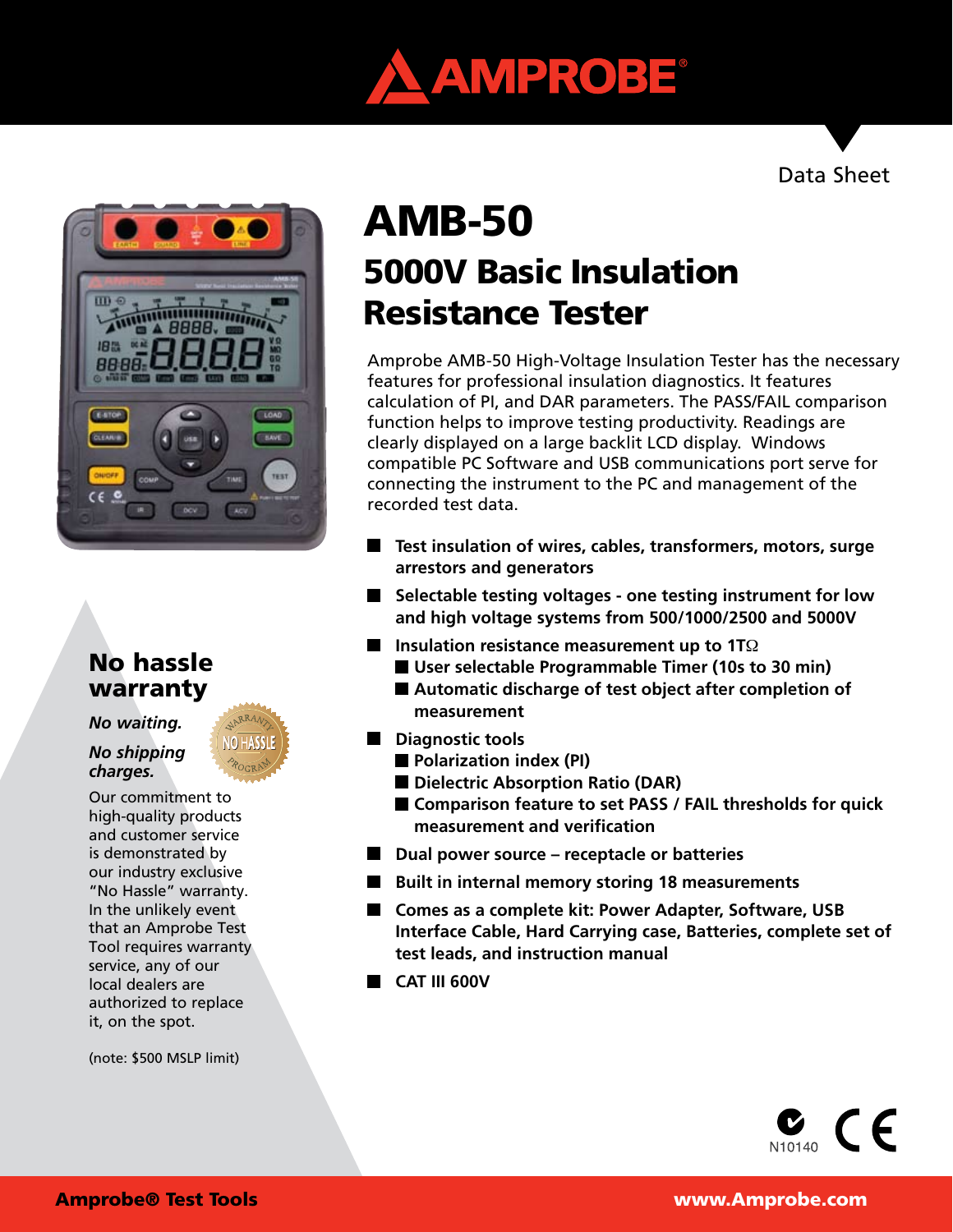

# AMB-50 5000V Basic Insulation Resistance Tester

# Data Sheet

### **General Specifications**

| Display (LCD)                | 1999 counts. Analog bar graph.                                                                                                         |  |  |
|------------------------------|----------------------------------------------------------------------------------------------------------------------------------------|--|--|
| <b>Operating Temperature</b> | $-10^{\circ}$ C~40°C (14°F ~104°F)                                                                                                     |  |  |
| <b>Storage Temperature</b>   | $-20^{\circ}$ C ~60°C (-4 °F~152°F)                                                                                                    |  |  |
| <b>Relative Humidity</b>     | $35\%$ @ -10°C ~40°C below; < 90% @ 0°C ~40°C :                                                                                        |  |  |
| <b>Battery Type</b>          | 8pcs X 1.5V (LR14) batteries or power adaptor<br>(input voltage 230V, 50/60Hz, 75mA, input DC14V, 1.0A). Power adaptor is not included |  |  |
| <b>Storage Environment</b>   | -20°C to 60°C, 0 to 70% R.H. with battery removed from meter.                                                                          |  |  |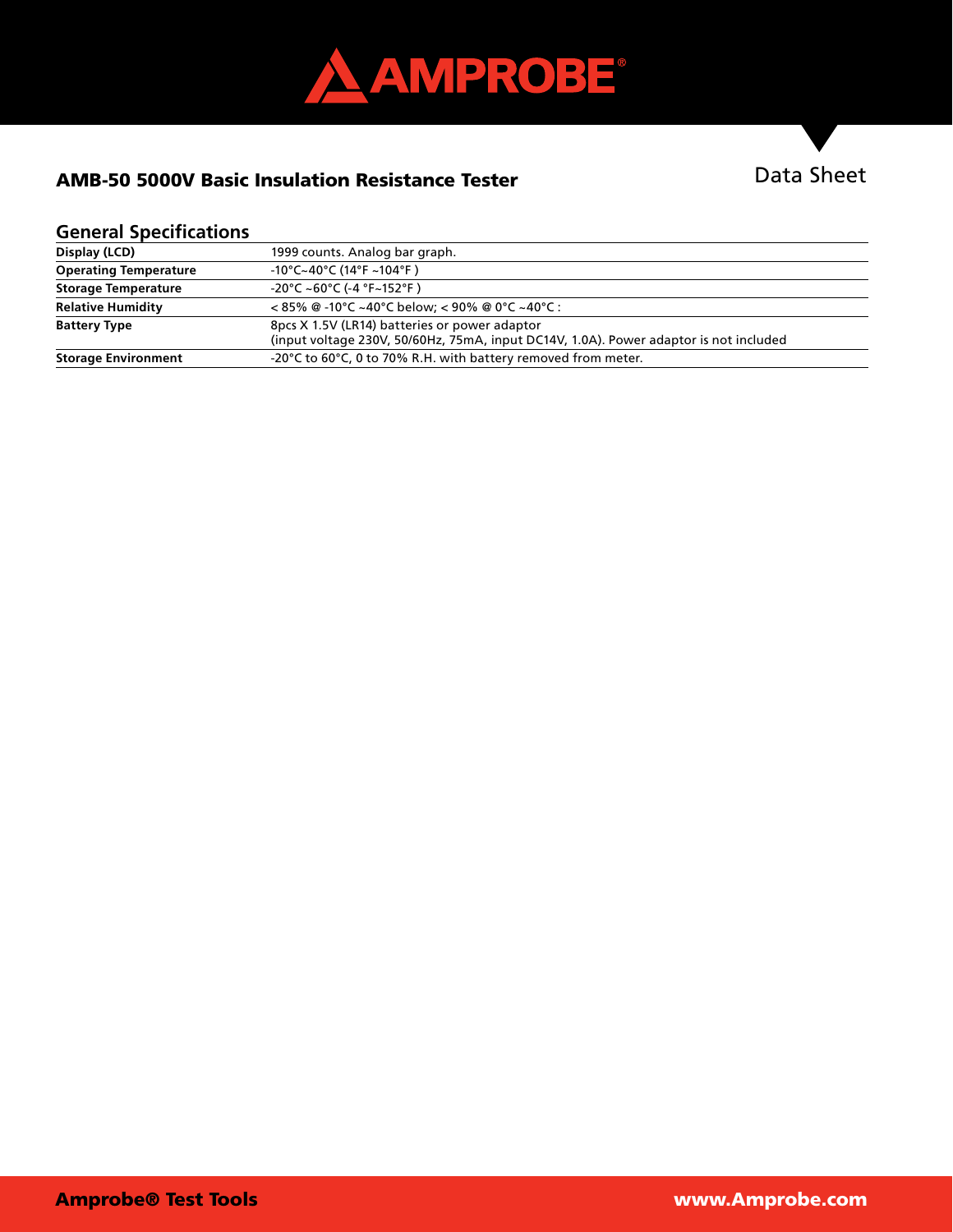

## AMB-50 5000V Basic Insulation Resistance Tester

# Data Sheet

### **Technical Specification**

| <b>Feature</b>                 |                                                                                                        |                   |                                                          |  |
|--------------------------------|--------------------------------------------------------------------------------------------------------|-------------------|----------------------------------------------------------|--|
| <b>Insulation Resistance @</b> | 500V                                                                                                   |                   |                                                          |  |
|                                | 1000V                                                                                                  |                   |                                                          |  |
|                                | 2500V                                                                                                  |                   |                                                          |  |
|                                | 5000V                                                                                                  |                   |                                                          |  |
| Range                          | $0.5 M\Omega - 20G\Omega$                                                                              |                   |                                                          |  |
|                                | 2 M $\Omega$ – 40G $\Omega$                                                                            |                   |                                                          |  |
|                                | $5M\Omega - 100G\Omega$                                                                                |                   |                                                          |  |
|                                | 100 M $\Omega$ – 1000G $\Omega$                                                                        |                   |                                                          |  |
| <b>Open Circuit Voltage</b>    | DC 500V 0%~+20%                                                                                        |                   |                                                          |  |
|                                | DC 1000V 0%~+20%                                                                                       |                   |                                                          |  |
|                                | DC 2500V 0%~+20%                                                                                       |                   |                                                          |  |
|                                | DC 5000V 0%~+20%                                                                                       |                   |                                                          |  |
| <b>Test Current</b>            | 1mA~1.2mA @ 500kΩ                                                                                      |                   |                                                          |  |
|                                | 1mA~1.2mA @ 1M $\Omega$                                                                                |                   |                                                          |  |
|                                | $1mA - 1.2mA @ 2.5M\Omega$                                                                             |                   |                                                          |  |
|                                | 1mA~1.2mA @ $5M\Omega$                                                                                 |                   |                                                          |  |
| Accuracy                       |                                                                                                        |                   |                                                          |  |
| 500V                           | $0.50M - 99.9M : (3% + 5)$                                                                             |                   |                                                          |  |
|                                | $100M - 9.99G : (5% + 5)$                                                                              |                   |                                                          |  |
|                                | $10.0G - 20.0G : (10\% + 5)$                                                                           |                   |                                                          |  |
| 1000V                          | $2.0M - 99.9M : (3% + 5)$                                                                              |                   |                                                          |  |
|                                | $100M - 9.99G : (5% + 5)$                                                                              |                   |                                                          |  |
|                                | $10.0G - 40.0G : (10\% + 5)$                                                                           |                   |                                                          |  |
| 2500V                          | $5.0M - 99.9M : (3\% + 5)$                                                                             |                   |                                                          |  |
|                                | $100M - 9.99G : (5% + 5)$                                                                              |                   |                                                          |  |
|                                | $10.0G - 100G : (10\% + 5)$                                                                            |                   |                                                          |  |
| 5000V                          | 10.0M ~29.9M : (For reference only)                                                                    |                   |                                                          |  |
|                                | $30.0M - 99.9M : (3% + 5)$                                                                             |                   |                                                          |  |
|                                | $100M - 9.99G : (5% + 5)$                                                                              |                   |                                                          |  |
|                                | $10.0G - 99.9G : (10\% + 5)$                                                                           |                   |                                                          |  |
|                                | Above 100G: [(20%+5)                                                                                   |                   |                                                          |  |
|                                | Humidity:Below 50%]                                                                                    |                   |                                                          |  |
| Voltage                        | Range                                                                                                  | <b>Resolution</b> | Accuracy                                                 |  |
| DC                             | $\pm30$ ~ $\pm600\mathrm{V}$                                                                           | 1 <sub>V</sub>    | $(\pm 2\% + 5)$ Among them 30~100V(50/60Hz) $\pm$ (2%+8) |  |
| AC                             | 30V~600V (50/60Hz)                                                                                     | 1V                | (±2%+5) Among them 30~100V(50/60Hz)±(2%+8)               |  |
| <b>Dimensions</b>              | 220(L) X 155 (W) X94(H)mm (7.95 X 6.1 X 3.7 inch)                                                      |                   |                                                          |  |
| Weight                         | Approx. 2kg (4.4 Lbs) (including battery)                                                              |                   |                                                          |  |
| <b>Included Accessories</b>    | AMB-50 Insulation Resistance Tester, Test Leads (1 set), Test Probe (1 set), Plug type test Lead with  |                   |                                                          |  |
|                                | Alligator clip (Green), Plug type test Lead with Alligator clip (Black), Two Plugs type test lead with |                   |                                                          |  |
|                                | Alligator clip (Red), 8 Batteries (1.5V, LR14), Users Manual, Tool Box, Software, USB Cable, Power     |                   |                                                          |  |
|                                | adaptor.                                                                                               |                   |                                                          |  |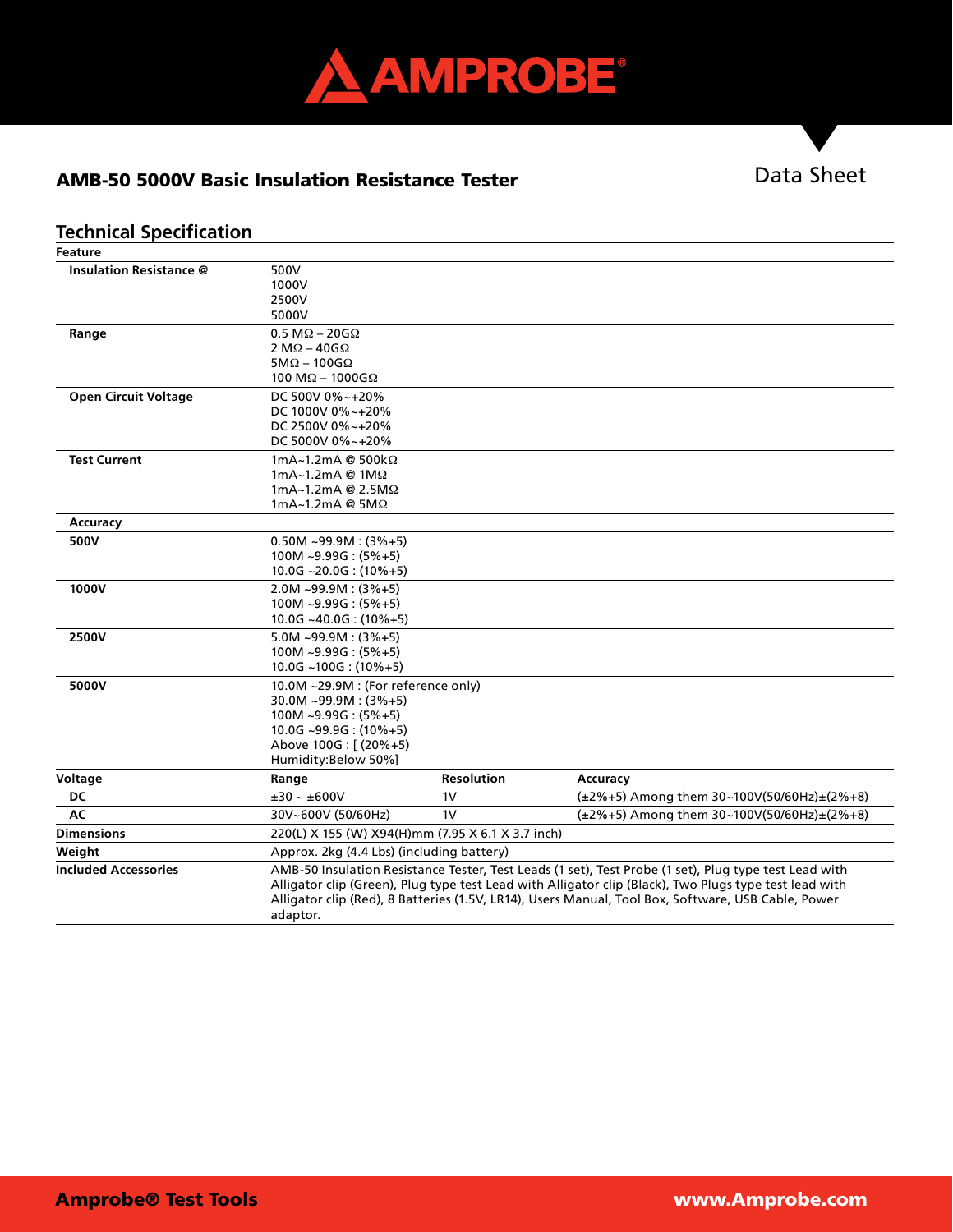

#### AMB-50 5000V Basic Insulation Resistance Tester

Data Sheet



#### Amprobe® Test Tools

website: www.Amprobe.com email: info@amprobe.com Everett, WA 98203 Tel: 877-AMPROBE

# Amprobe® Test Tools Europe

In den Engematten 14 79286 Glottertal, Germany Tel.: +49 (0) 7684 8009 - 0

> **©2010 Amprobe Test Tools. All rights reserved. 6/2010 AMB-50\_DS Rev A**